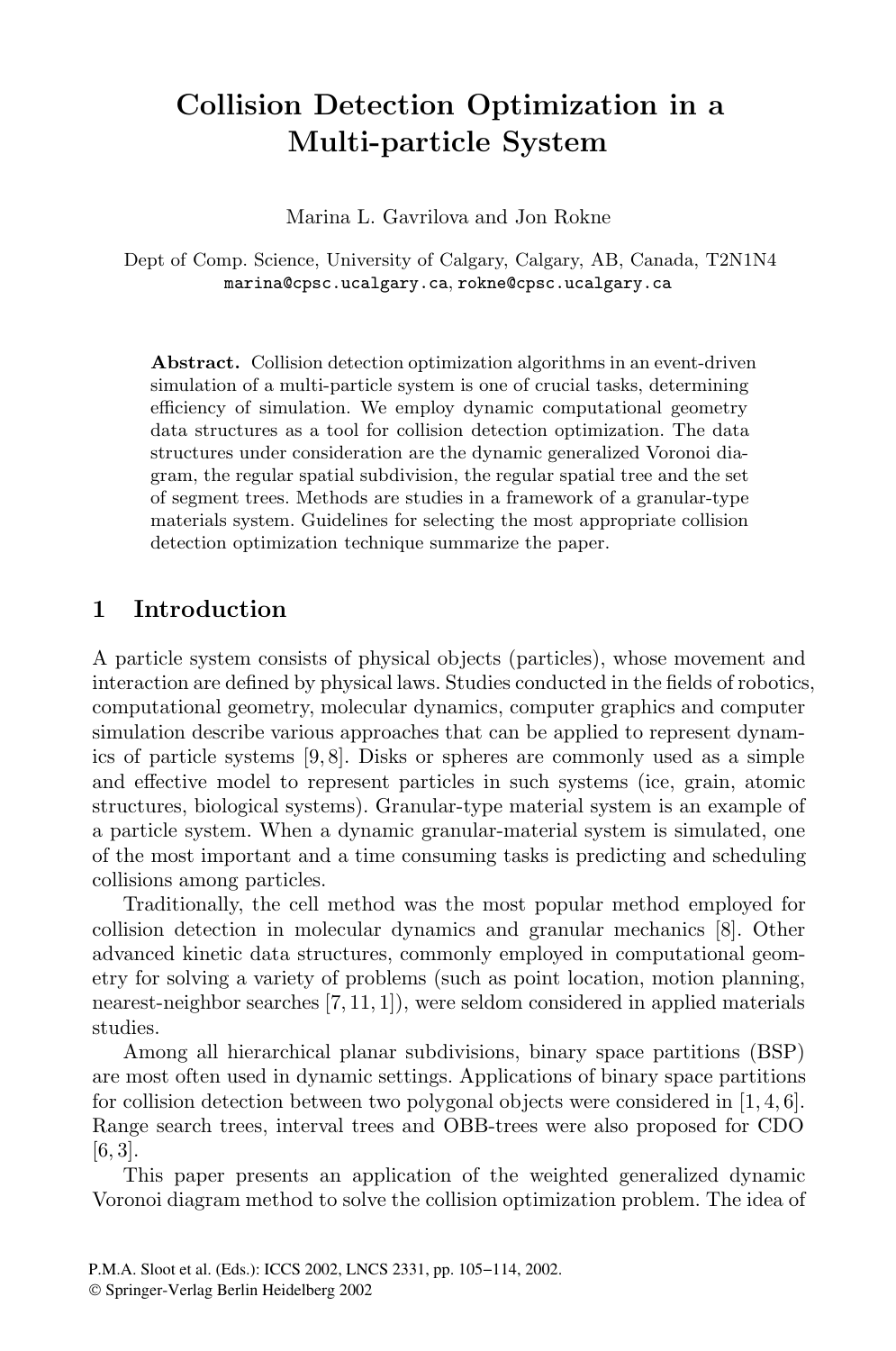employing the generalized dynamic Voronoi diagram for collision detection optimization was first proposedin [2]. The method is studied in general *d*-dimensional space and is compared against the regular spatial subdivision, the regular spatial tree and the set of segment trees methods. Results are summarized in a form of guidelenes on the selection of the most appropriate collision detection optimization method.

# **2 Dynamic event-driven simulation algorithm**

As of today, most of the research on collision detection in particle systems is limited to consideration of a relatively simple simulation model. The idea is to discretize time into short intervals of fixed duration. At the end of each time interval, the new positions of the moving particles are computed. The state of the system is assumed to be invariant during the time interval between two consecutive time steps. The common problem with such methods is related to choosing the length of the interval. If the duration is too short, unnecessary computations take place while no topological changes occurred. If the duration is too large, some important for analysis of the model events can be omitted. A much more effective approach, the dynamic event-driven simulation of a particle system, relies on discrete events that can happen at any moment of time rather then during fixed time steps. This can be accommodated by introducing an event queue. We employ this scheme and suggest the following classification of events: *collision events*, *predict trajectory events* and *topological events*.

A set of *n* moving particles in  $R^d$  is given. The particles are approximated by spheres (disks in the plane). Collision event occurs when two particles come into contact with each other or with a boundary. A predict trajectory event occurs when the trajectory and the velocity of a particle is updated due to the recalculation of the system state. Between two consecutive predict trajectory events a particle travels along a trajectory defined by a function of time.

Collision detection algorithms optimize the task of detecting collisions by maintaining a set of neighbors for every particle in the set and only checking for collisions between neighboring particles. The algorithm is said to be correct if at the moment of collision the two colliding particles are neighbors of each other (i.e. the collision is not missed). The computational overhead associated with a CDO algorithm is related to the data structure maintenance.

*The Event-Driven Simulation Algorithm*

- 1. (Initialization) Construct the topological data structure; set the simulation clock to time  $t_0 = 0$ ; schedule predict trajectory events for all particles and place them in the queue.
- 2. (Processing) While the event queue is not empty do:
	- (a) Extract the next event *e<sup>i</sup>* from the event queue, determine the type of the event (topological event, predict trajectory event or collision event);
	- (b) Advance the simulation clock to the time of this event *t<sup>e</sup>*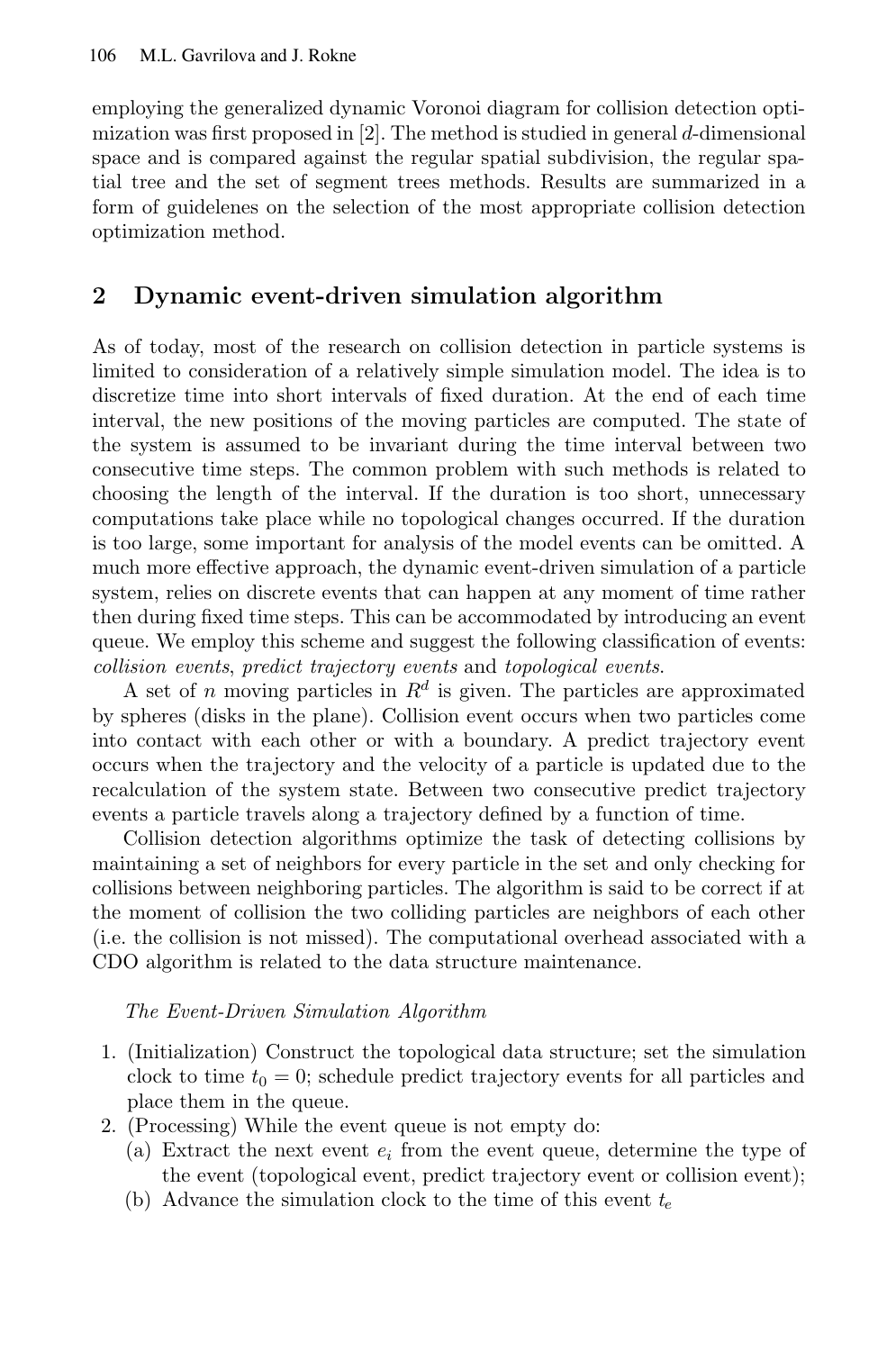- $(c)$  Process event  $e_i$  and update the event queue:
	- i. if the event is a topological event:
		- modify the topology of the data structure;
		- schedule new topological events;
		- check for collisions between new neighbors and schedule collision events (if any);
	- ii. if the event is a collision event:
		- update the states of the particles participating in a collision;
		- delete all events involving these particles from the event queue;
		- schedule new predict trajectory events at current time for both particles;
	- iii. if the event is a predict trajectory event:
		- compute the trajectory of the particle for the next time interval  $(t_e, t_e + \Delta t]$ ;
		- schedule the next predict trajectory event for the particle at time  $t_e + \Delta t$ ;

- schedule new topological and collision events for the updated particle

Note, that new topological or collision events are never scheduled past the time of the next predict trajectory event of all particles involved.

The following criteria can be introduced to estimate the efficiency of a CDO algorithm: the total number of pairs of closest neighbors; the number of neighbors of a single particle; the number of topological events that can take place between two consecutive collision events (or predict trajectory events); computational cost of a topological event (scheduling and processing); computational cost of the data structure initialization; and space requirements.

# **3 Dynamic Computation Geometry Data Structures**

Consider a problem of optimizing the collision detection for a set of moving particles in the context given above. In a straightforward approach each pair of particles is considered to be neighbors, i.e. there are  $\frac{1}{2}n(n-1)$  neighbor pairs. For a large system the application of this method is very computationally expensive. Thus, our goal is to reduce the number of neighbors to be considered on each step.

### **3.1 The Dynamic Generalized Voronoi diagram for CDO**

The dynamic generalized Voronoi diagram in Laguerre geometry is the first data structure applied for collision detection optimization.

**Definition 1.** A generalized Voronoi diagram (VD) for a set of spheres *S* in  $R^d$  is a set of Voronoi regions  $GVor(P) = {\mathbf{x} | d(\mathbf{x}, P) \leq d(\mathbf{x}, Q), \forall Q \in S - {P}}$ , where  $d(\mathbf{x}, P)$  is the distance function between point  $\mathbf{x} \in R^d$  and particle  $P \in S$ .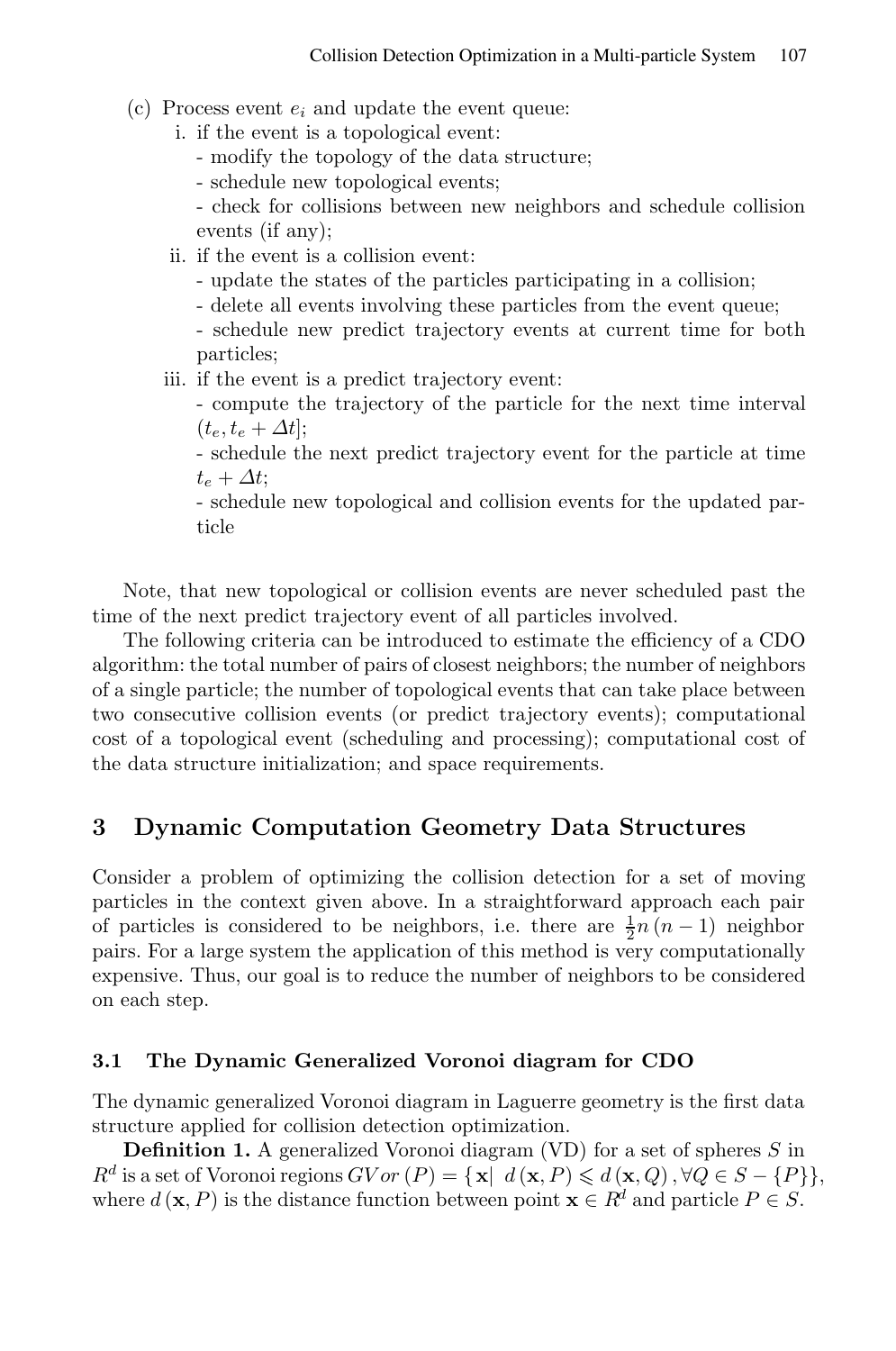

**Fig. 1.** The generalized Delaunay triangulation (left) and the Voronoi diagram (right) for 1000 particles in Laguerre geometry.

In Laguerre geometry, the distance between a point and a sphere is defined as  $d(\mathbf{x}, P) = d(\mathbf{x}, \mathbf{p})^2 - r_P^2$ , where  $d(\mathbf{x}, p)$  is the Euclidean distance between **x** and **p** [10]. The generalized Voronoi diagram stores the topological information for a set of particles. Each Voronoi region represents the locus of points that are closer to the particle than to any other particle from set *S*. The dual to the Voronoi diagram, the Delaunay tessellation, contains the proximity information for the set of particles (see Fig. 1).

The following approach is implemented. The Delaunay tessellation (DT) is constructed in Laguerre geometry. The computation of topological events is incorporated in the Event-Driven Simulation Algorithm. To ensure the algorithms correctness, the following property should be satisfied: if two particles are in contact with each other, then there must be an edge in the Delaunay tessellation incident to these particles. Due to the fact that the nearest-neighbor property in DT in Laguerre geometry is satisfied, the dynamic generalized DT can be used for collision detection optimization.

According to [2], a topological event in the dynamic generalized VD occurs when the topological structure of the VD is modified and the proximity relationships between particles are altered. Handling of a topological event requires flipping a diagonal edge (or a facet) in a quadrilateral of the Delaunay tessellation and scheduling future topological events for the newly created quadrilaterals (a *swap* operation). A topological event occurs when the Delaunay tessellation sites comprising a quadrilateral become co-spherical.

Let  $P_i = \{(x_i = x_i(t), y_i = y_i(t)), r_i\}, i = 1..d+2$  be a set of spheres with centers  $(x_i(t), y_i(t))$  and radii  $r_i$ . The computation of the time of a topological event requires solving equation:  $F(P_1(t), P_2(t), ..., P_{d+2}(t)) = 0.$ 

**Lemma 1.** *The time of the topological event in a Delaunay d-dimensional quadri*lateral of  $d+2$  spheres  $P_i = \{(x_i = x_i(t), y_i = y_i(t)), r_i\}$ , can be found in La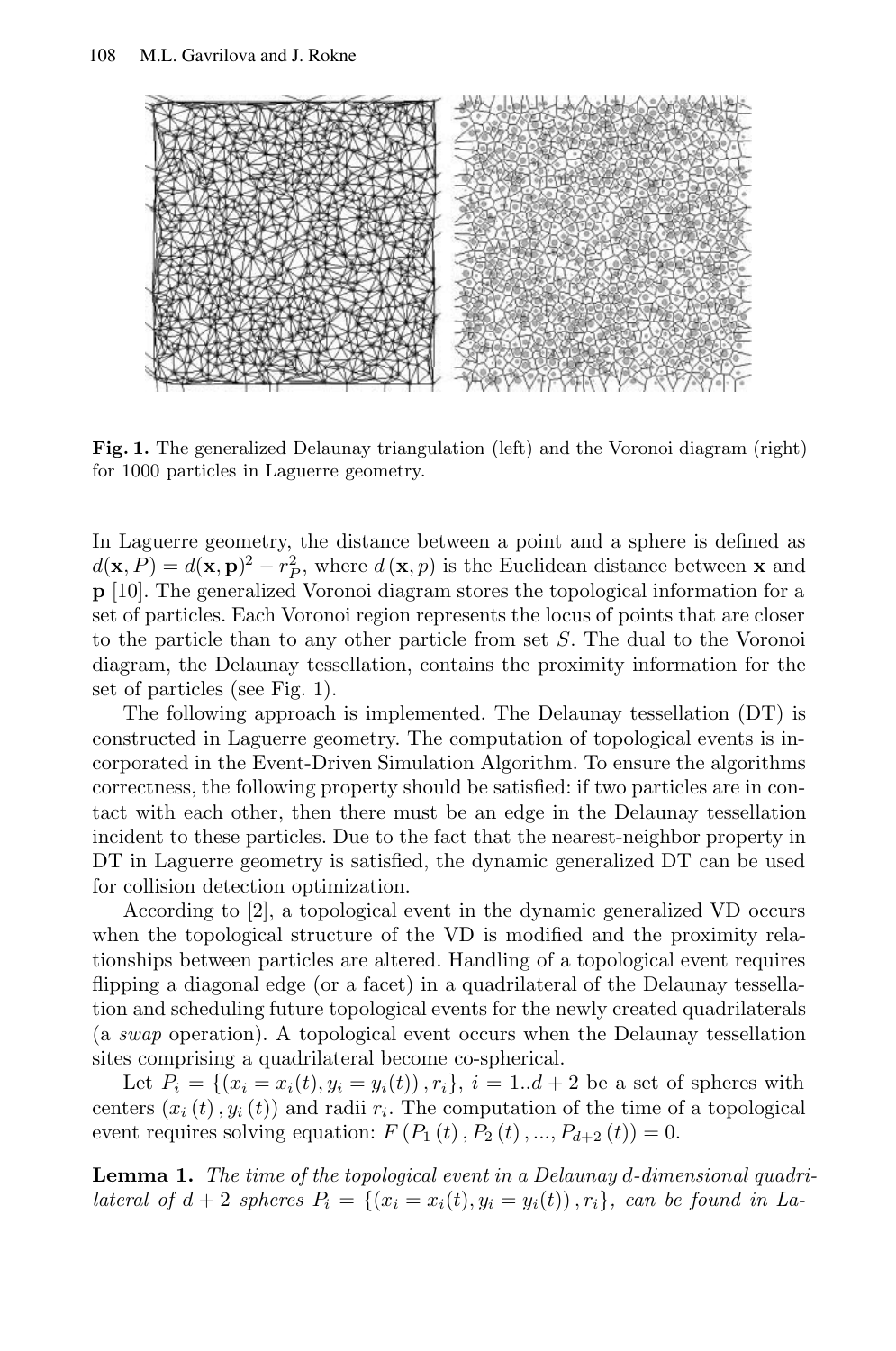*guerre geometry as the minimum real root t*<sup>0</sup> *of the equation*

$$
F(P_1, P_2, ..., P_{d+2}) = \begin{vmatrix} x_{11} & x_{12} & \dots & x_{1d} & w_1 & 1 \\ x_{21} & x_{22} & \dots & x_{2d} & w_2 & 1 \\ \dots & \dots & \dots & \dots & \dots \\ x_{d+1,1} & x_{d+1,2} & \dots & x_{d+1,d} & w_{d+1} & 1 \\ x_{d+2,1} & x_{d+2,2} & \dots & x_{d+2,d} & w_{d+2} & 1 \end{vmatrix}
$$
 (1)

where  $w_i = x_{i,1}^2 + x_{i,2}^2 + ... + x_{i,d}^2 - r_i^2$ ,  $i = 1..d+2$  and the following condition is *satisfied:*

$$
CCW(P_1, P_2, ..., P_{d+1}) = \begin{vmatrix} x_{11} & x_{12} & ... & x_{1,d} & 1 \\ x_{21} & x_{22} & ... & x_{2,d} & 1 \\ ... & ... & ... & ... & ... \\ x_{d+1,1} & x_{d+1,2} & ... & x_{d+1,d} & 1 \end{vmatrix} > 0.
$$
 (2)

#### **Performance Analysis**

The detailed performance analysis for the CDO algorithm employing dynamic DT in Laguerre geometry follows. Some of the estimates apply to all CDO employing different data structures, while some are specific for the Delaunay triangulation based approach.

First, consider the planar Delaunay triangulation. During the preprocessing stage the DT is constructed in  $O(n \log n)$  using the sweep-plane technique. The space required to store the data structure is  $O(n)$ . Placing the initial events into the event queue takes  $O(n)$  (since they all occur at time  $t = 0$ ).

The upper bound on the number of predict trajectory events at any moment of time in the queue is  $O(n)$ , since only one predict trajectory event is scheduled for each particle. The upper bound on the number of collision events at any moment of time in the queue is  $O(n^2)$ , since a possible collision can be scheduled for each pair of particles. It is independent of the CDO data structure. The upper bound on the number of topological events stored in the queue is  $O(n)$  at any moment of time, since only one topological event is scheduled for every Delaunay triangulation edge.

The algorithm efficiency also depends on the number of *collision checks* that need to be performed in order to determine if a collision event needs to be scheduled. The number of collision checks that need to be performed after a predict trajectory event is the number of neighbors of the particle. This number is  $O(n)$ in the worst case. However, for planar DT, the average number of neighbors of a particle is a constant. The maximum number of collision checks per topological event is equal to the number of new neighbors of a particle after the topological event occurs. For the dynamic DT, this number is exactly one (since one new edge appears in the DT due to a topological event).

Processing a topological event requires scheduling up to five new topological events (one for the new edge and one for each of the four neighboring quadrilaterals). It also requires performing one collision check and scheduling one possible collision event. Thus, the overall complexity of this step is *O*(*logn*).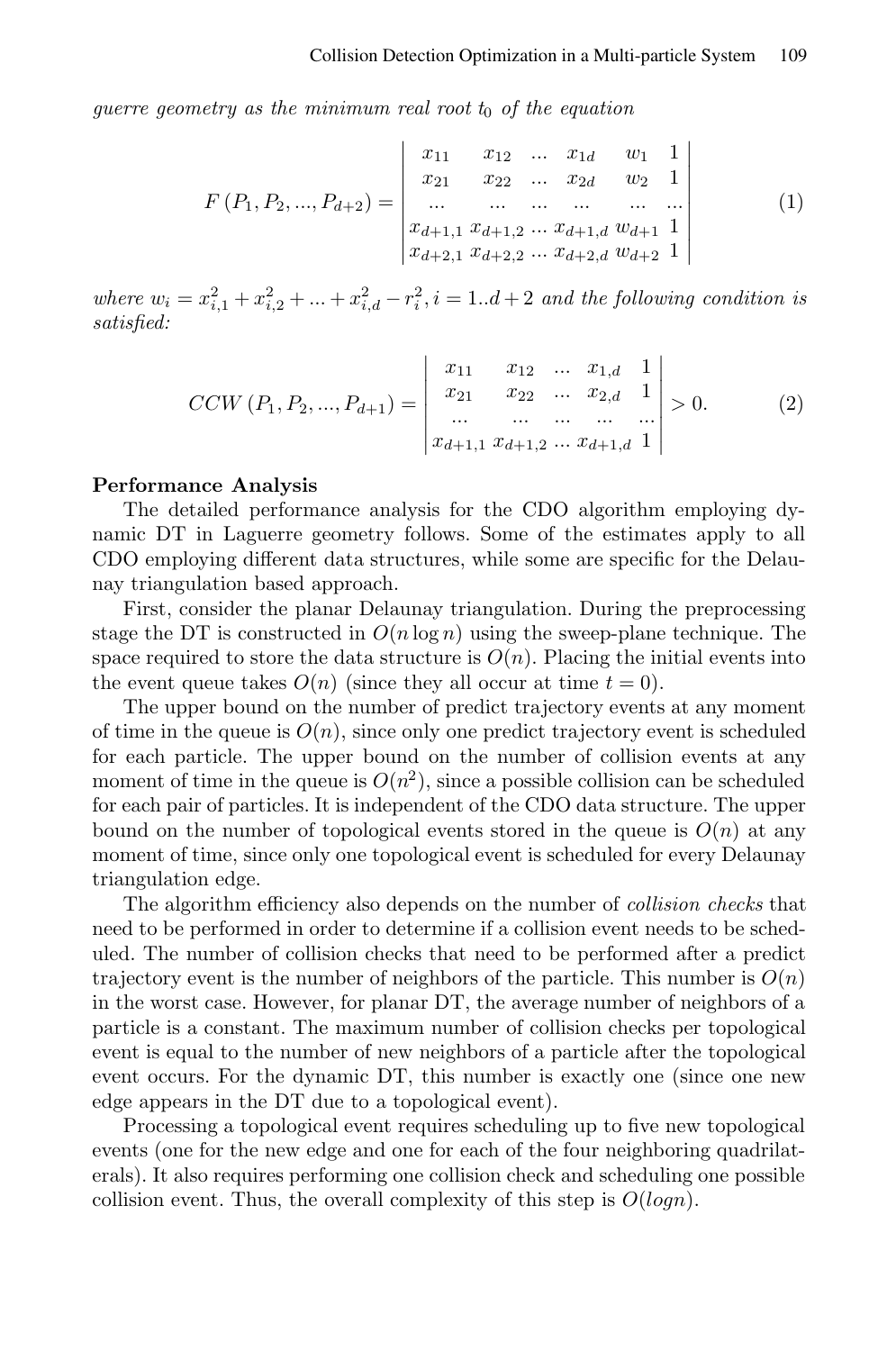The most time consuming step in processing of a collision event in the worst case is deleting up to  $O(n)$  previously scheduled events. If every particle contains a list of references to all events involving this particle, then they can be deleted in  $O(n)$  time. Thus, the overall complexity of this step is  $O(n)$ .

Processing a predict trajectory event requires performing collision checks and scheduling new collision events (which is  $O(n)$  in the worst-case). It also requires scheduling new topological events for the particle, which can result in scheduling new topological events for all edges of DT adjacent to this particle  $(O(n)$  in total). Thus, the overall complexity of this step is  $O(n \log n)$ .

The total number of collisions between particles during the simulation cannot be bounded since the simulation time is unlimited. Hence, the overhead associated with the use of a particular CDO algorithm is usually estimated by the maximum number of topological events that can occur between two consecutive collisions. For a planar Delaunay triangulation, the number can be as large as  $O(n^2\lambda_s(n))$ , where  $\lambda_s(n)$  is the maximum length of an  $(n, s)$ -Davenport-Schinzel sequence, or as low as  $O(1)$  for densely packed systems. The above discussion is summarized in Table 1, Section 3.5.

In higher dimensions, only a few estimates differ. The worst-case number of topological events that can happen between two consecutive collisions is  $O(n^{d} \lambda_s(n))$ , the initialization step takes  $O(n^{d+1/2})$  (using an incremental construction technique), the space required is  $O(n^{\lceil d/2 \rceil})$ .

### **3.2 The Regular Spatial Subdivision**

The regular spatial subdivision is a data structure that is traditionally used for collision detection optimization. The performance of the method strongly depends on the ratio between the maximum size of the particle and the diameter of the cell. Our contribution is in establishing the condition under which the number of the particles in the cell is a constant, thus guaranteeing a successful application of this method for CDO.

The space is subdivided into axis-parallel hypercubes in *R<sup>d</sup>* . These are generically called cells in the sequel. A particle is said to reside in a cell if its center belongs to the cell. Each cell contains a list of particles that currently reside in it. The set of neighbors of a particle comprises all particles residing in the same or any of the 3 *<sup>d</sup>*1 neighboring cells. To ensure correctness, the size of a cell must be greater or equal to the diameter of the largest particle. Then, if two particles are in contact, they are guaranteed to reside in the same or in the two neighboring cells. Each particle  $P_i = (\mathbf{p}_i, r_i)$  is represented by a pair consisting of the coordinates of its center  $\mathbf{p}_i = \mathbf{p}_i(t)$  and the radius  $r_i$ . Assume that the size of the simulation domain is such that there are *k* cells in each direction. Consider a *d*-dimensional box with a diameter *l* as a simulation domain. The size of a cell must exceed the diameter of the largest particle. Thus, *k* is defined as the diameter of the simulation domain divided by the diameter of a largest particle  $M = \max_{P_i \in S} (2r_i)$ , i.e.  $k = \lfloor l/M \rfloor$ . The diameter of the smallest particle is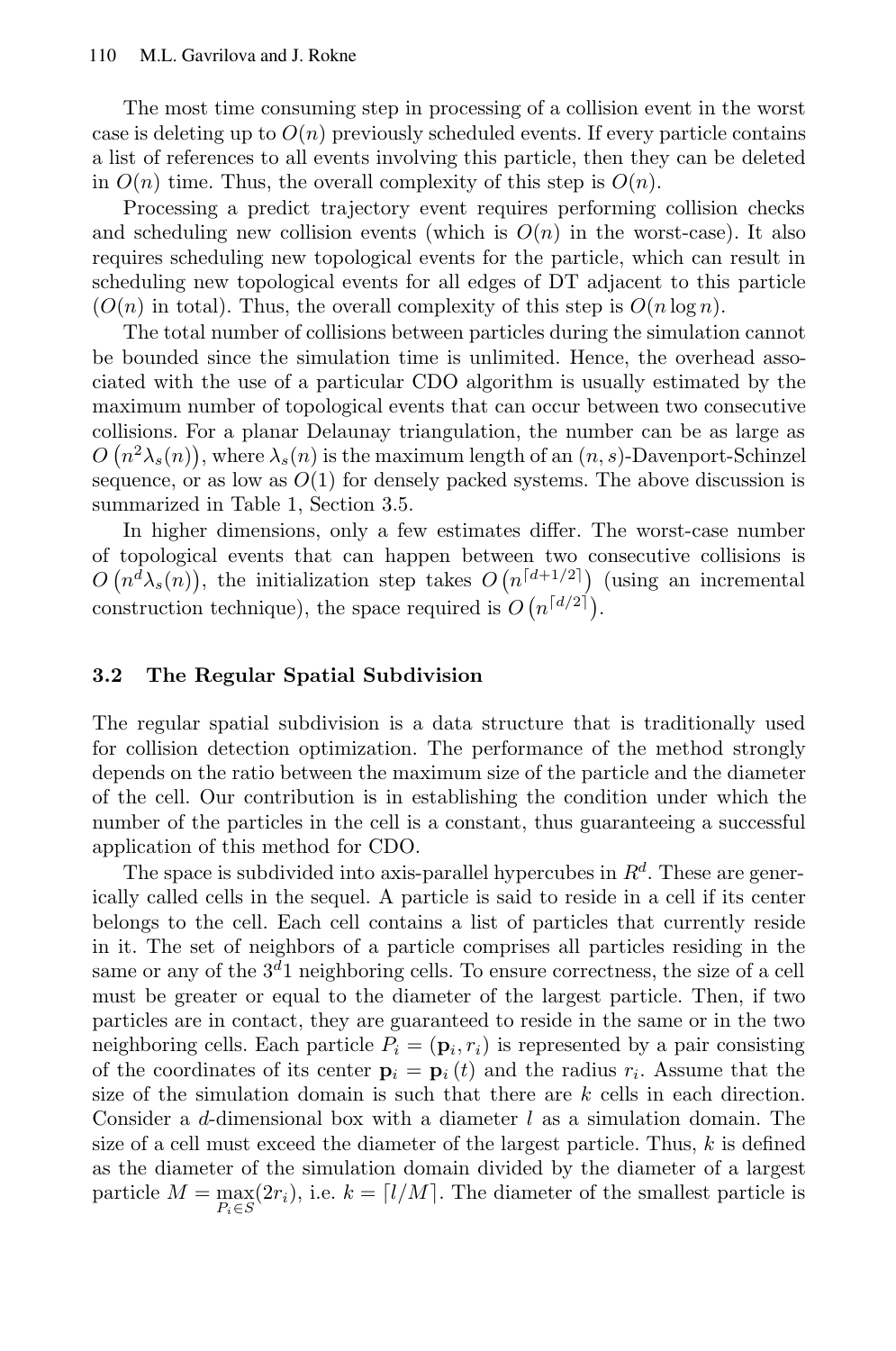denoted by  $m = \min$  $\min_{P_i \in S} (2r_i).$ 

**Assumption 1.** The ratio  $\gamma = M/m$  between the maximum and the minimum diameter is invariant of *n*.

**Lemma 2.** *Under Assumption 1, the maximum number n<sup>c</sup> of particles within each cell is bounded by a constant.*

A topological event in the regular spatial subdivision occurs when the center of a particle moves from one cell to another. The time of a topological event can be determined exactly by computing the time when the center of the particle passes the boundary of a cell.

#### **Performance analysis**

The space required to store the data structure is  $O(k^d + n)$ . The regular spatial subdivision can be constructed by first allocating *k d* cells and then placing each of the particles into the appropriate cell based on their coordinates at the moment  $t = 0$ . The cells are stored in a multi-dimensional array and are accessed directly in *O*(1).

For each particle only one topological event can be scheduled at anyparticular moment of time. Therefore, the upper bound on a number of topological events stored in the queue is  $O(n)$  at any moment of time. Upper bounds on collision and predict trajectory event are invariant of the data structure used.

Collision checks after topological event are performed between particles that reside in neighboring cells. Since the topological event occurs when a particle moves into one of these neighboring cells, collision checks with particles from some of these cells were computed previously. Thus, only particles in 3 *<sup>d</sup>−*<sup>1</sup> *new* neighboring cells must be checked for collisions. The total number of collision checks after topological event is the number of new neighbors of a particle and is  $O(1)$  under Assumption 1. Therefore, the total number of collision checks per predict trajectory event is also a constant.

Processing a topological event requires scheduling one new topological event (move to a new cell). It also requires performing  $O(1)$  collision checks with new neighbors and scheduling the detected collision events. Thus, the overall complexity of this step is *O*(*logn*).

Processing a predict trajectory event requires performing collision checks and scheduling new collision events. Since each cell contains only a constant number of particles (according to Lemma 1), only a constant number of collision events will be scheduled. It also requires scheduling one new topological event. Thus, the overall complexity of this step is *O*(*logn*). Following the same arguments as for the dynamic DT, processing of the collision event takes  $O(n)$ .

Finally, since a particle can cross maximum *k* cells before it collides with the boundary, the number of topological events between two collisions is *O*(*nk*).

*Note* 2. The efficiency of this method strongly depends on the distribution of particle diameters. For the algorithm to perform well, the maximum number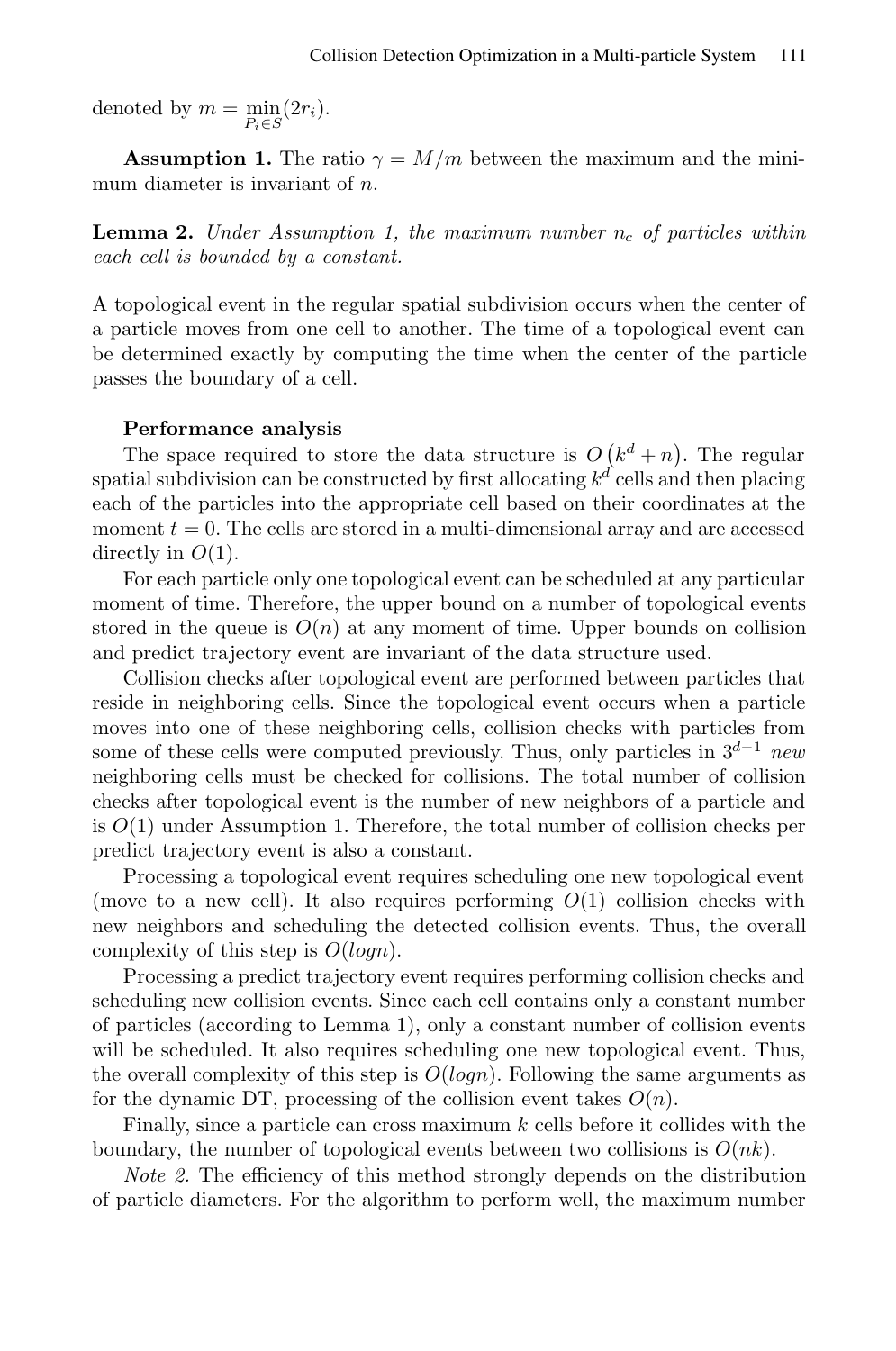$n_c$  of particles that can fit into a cell must be smaller than the total number of particles *n*.

## **3.3 The Regular Spatial Tree**

This approach is a modification of the regular spatial subdivision method that reduces the memory overhead at the expense of increased access time. We propose the following approach. The non-empty cells are stored in an AVL tree according to the lexicographical ordering on their coordinates. Each node of the tree is associated with a cell in the *d*-dimensional Euclidean space and implicitly with a non-empty set of particles  $\{P_{i_1}, P_{i_2}, ..., P_{i_l}\}$ , whose centers belong to the cell.

The method reduces the storage to  $O(n)$ , since the number of occupied cells cannot exceed the total number of particles in the system. On the other hand, each cell access now requires  $O(\log n)$  time. All the complexity estimates obtained for the regular spatial subdivision method hold with the following exception. Any operation involving modifications of the data structure (such as moving a particle from one cell into another) will now require  $O(\log n)$  time. Hence, each topological event requires  $O(\log n)$  operations. The initial construction of the data structure takes  $O(n \log n)$  time, independent of the dimension.

### **3.4 The Set of Segment Trees**

This is an original method proposed for collision detection optimization. We maintain a set of trees of intersecting segments, obtained by projecting the bounding boxes of particles onto the coordinate axes. The particles are said to be neighbors if their bounding boxes intersect. The algorithm is correct since if two particles are in contact, then their bounding boxes intersect.

A segment tree, represented as an AVL tree, is maintained for each of the coordinate axis. The size of each tree is fixed, since the total number of particles does not change over time. For every particle, associated list of its neighbors is dynamically updated. A topological event occurs when two segment endpoints on one of the axes meet. This indicates that the bounding boxes of the two corresponding particles should be tested for intersection. Positive test identifies that the particles became neighbors, thus their neighbor lists are updated and collision check is performed.

As the particles move, it is necessary to maintain the sequence of segment endpoints in sorted order for each of the coordinate axes. When two neighboring endpoints collide, they are exchanged in the tree. Note that we do not rebalance the tree, but exchange references to segment endpoints.

### **Performance analysis**

The segment tree is constructed initially by sorting the segment endpoints in  $O(n \log n)$  time. The space required is  $O(n)$ .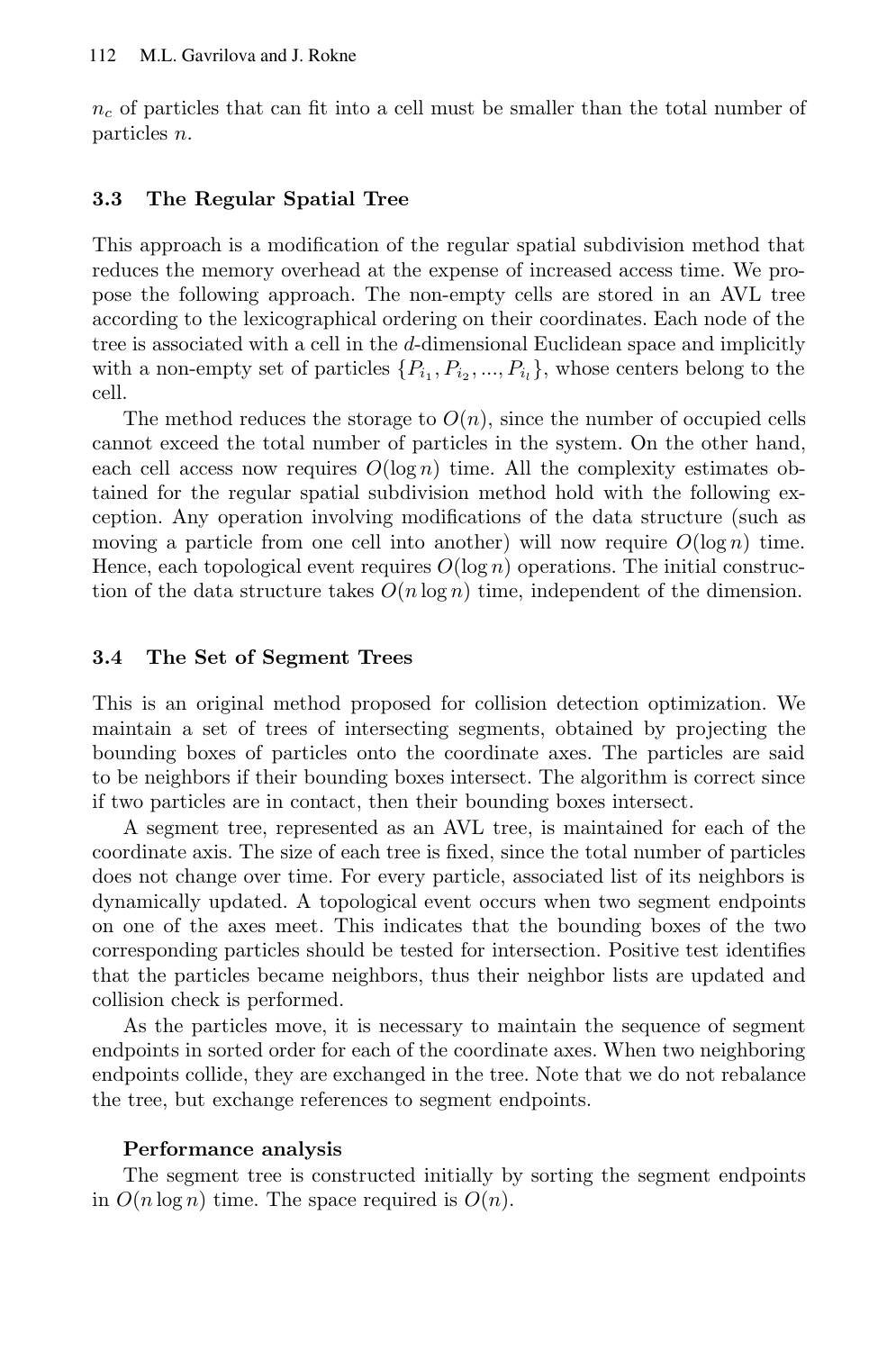The upper bound on the number of topological events stored in the event queue is  $O(n)$  at any moment of time, since every segment endpoint can only collide with either of the neighboring endpoints of another segment, and there are 2*d* endpoints for every particle. Upper bounds on collision and predict trajectory event are the same as in Section 3.1.

At most one collision check is performed per topological event. Note that a half of the collisions between segment endpoints, when two segments start to intersect, might result in collision checks between particles. The other half correspond to topological events, when two segments stop intersecting (no collision checks are required for these events, though the neighbor lists are updated). The number of collision checks per predict trajectory event is estimated as follows.

**Lemma 3.** *Under Assumption 1, the total number of collision checks per predict trajectory event is O*(1)*.*

Processing a topological event requires scheduling up to two new topological event (one for each new neighboring segment endpoint). Thus, the overall complexity of this step is *O*(*logn*). Processing a predict trajectory event requires scheduling up to 4*d* new topological events (two for every segment endpoint). Only a constant number of collision events will be scheduled. Thus, the complexity of this step is *O*(*logn*). The overall complexity of processing a collision event is  $O(n)$ .

**Lemma 4.** *If the particles move along the straight-line trajectories, then the upper bound on the number of topological events that can take place between two consecutive collisions is*  $O(n^2)$ *.* 

# **3.5 Summary of Performance Analysis**

The complexities of the presented algorithms for the planar case are now summarized. The following notations are used:

*A* the upper bound on the number of neighbors of a particle

*B* maximum number of neighbors appearing due to a topological event

*C* time per topological event (excluding collision checks)

*D* time per predict trajectory event

*E* maximum number of topological events between two collisions

*F* initialization

*G* space

# **4 Conclusion**

The analysis of algorithm performance is summarized as follows.

1. The worst-case number of topological events that can happen between two collisions is the largest for the Delaunay tessellation method. This method should only be used in particle systems with high collision rate.